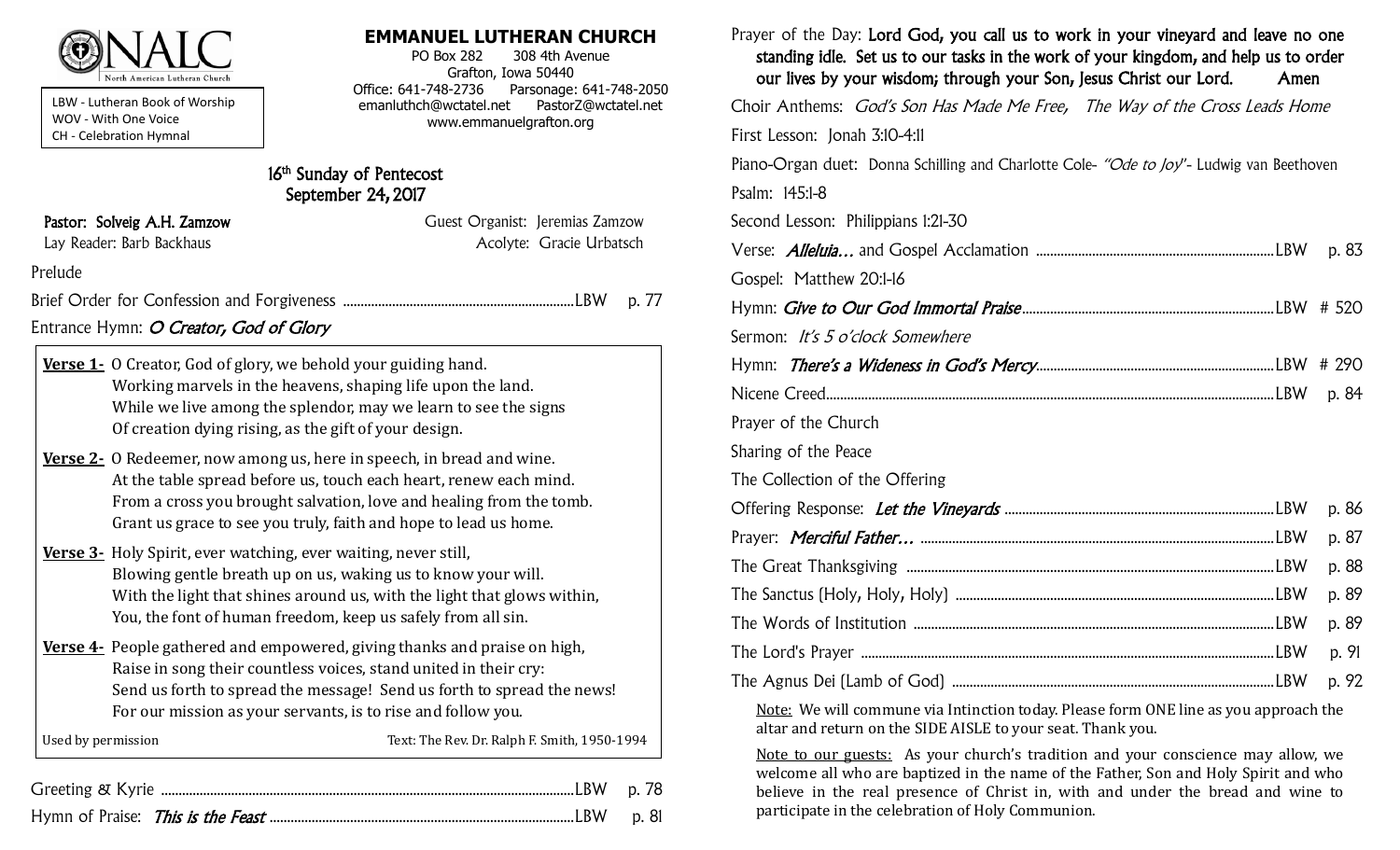### The Distribution

| Choir Anthem: <i>Choral Benediction</i> |                                                                                                                                                                                                                                                                                                                     |       |
|-----------------------------------------|---------------------------------------------------------------------------------------------------------------------------------------------------------------------------------------------------------------------------------------------------------------------------------------------------------------------|-------|
|                                         |                                                                                                                                                                                                                                                                                                                     | p. 97 |
| Announcements                           |                                                                                                                                                                                                                                                                                                                     |       |
|                                         |                                                                                                                                                                                                                                                                                                                     |       |
| Chimes and Postlude                     | $\frac{1}{2}$ $\frac{1}{2}$ $\frac{1}{2}$ $\frac{1}{2}$ $\frac{1}{2}$ $\frac{1}{2}$ $\frac{1}{2}$ $\frac{1}{2}$ $\frac{1}{2}$ $\frac{1}{2}$ $\frac{1}{2}$ $\frac{1}{2}$ $\frac{1}{2}$ $\frac{1}{2}$ $\frac{1}{2}$ $\frac{1}{2}$ $\frac{1}{2}$ $\frac{1}{2}$ $\frac{1}{2}$ $\frac{1}{2}$ $\frac{1}{2}$ $\frac{1}{2}$ |       |

Welcome to worship at Emmanuel Lutheran Church! We praise God for this day and the opportunity to hear His Word and share in His Supper. Today we also celebrate with our Pastor the 25th Anniversary of her Ordination. You are invited to join us in the Fellowship Hall for conversation and a luncheon following the worship service. As we leave today, let us walk into the world, living as disciples of the Lord, carrying in word and deed the message of the One who called us out of darkness into the splendor of His own light.

Thank you so much to the following ladies for volunteering their time at the Share Shoppe in Northwood: Nicole Cole, Doris Ralph, Clarice Bartz, Charlotte Cole, Linda Koschmeder and Pastor Zamzow. There is still time to join the group! Just visit with Nicole.

Thank you to our guest organist, Jeremias Zamzow, our guest choir director, Merlin Bartz, Donna Schilling and Charlotte Cole and all the choir members for the special music today.

The altar flowers are given to the glory of God by the Zamzow family.

WELCA Church Bazaar is on Saturday, September 30th from 8:30-11am at Bethlehem Lutheran Church in Manly. There will be baked goods, crafts, garden goodies and more.

Our wooden front door will be refurbished by Wunderlich Woodworking of Mason City. The door will be removed the week of September 25<sup>th</sup> and the opening will be covered appropriately. Please use only the glass door entry or one of the side doors during that time. It should take about two weeks for the door to be returned. If you have questions, please speak to a member of the Property Committee. Thank you!

# Living a Chocolate Life

## Ladies, the day is almost here: we are getting ready to Live a Chocolate Life!

Living a Chocolate Life is our new Women's Bible study that warmly invites all to savor God's rich and endless supply of grace in Christ. Whether you're sampling bitter nuggets of pain to sweet morsels of joy, this study reminds you that the Holy Spirit fills us with sweet faith in our Savior-and it is only He who can truly satisfy.

Aside from studying, we will eat chocolate, learn about chocolate, share chocolate recipes and do 'all things chocolate' like only chocolate lovers can do. If you don't like chocolate (really?) we will find something else for you to munch on. If you have not yet gotten your study book, please see Sharon Hulshizer and for the sweet price of only \$7.00 you are able to obtain one. Our study days for the rest of the year are THIS Tuesdays, September 26th, as well as October 24th and November 28th. We will meet twice, at 10 am and at 7 pm. Please choose the time that works best for you. If you would like, for our meeting on Tuesday, bring along your favorite chocolate recipe or chocolate item... Hershey's kisses? ... scrumptious European chocolate bars? ... Death by Chocolate dessert? ... chocolate-covered nuts? ... coffee and tea will be on the table. Sweet chocolate dreams until we meet!

## This Week at Emmanuel September 25 - October 1

| Monday, September 25                          |                   | 6:30 pm Youth and Education Meeting |
|-----------------------------------------------|-------------------|-------------------------------------|
| Tuesday, September 26                         |                   | 10:00 am ENALCW Bible Study         |
|                                               |                   | 7:00 pm ENALCW Bible Study          |
| Wednesday, September 27                       |                   | 4:15 pm Confirmation Class          |
|                                               | 7:00 pm Choir     |                                     |
| Thursday, September 28                        |                   | 9:30 am Bible Study                 |
| Friday, September 29                          |                   | 2:00 pm Pastor at Good Sam's        |
| Sunday, September 10                          | 9:30 am Worship   |                                     |
|                                               |                   | 10:30 am Fellowship                 |
|                                               |                   | 10:40 am Sunday School              |
| <b>Sunday Offering for September 17, 2017</b> |                   | Attendance: 110                     |
| Current- $$3,607$                             | Benevolence- \$35 | Building- $$160$                    |
| Food Bank- \$70                               |                   | Sunday School- \$26.83              |